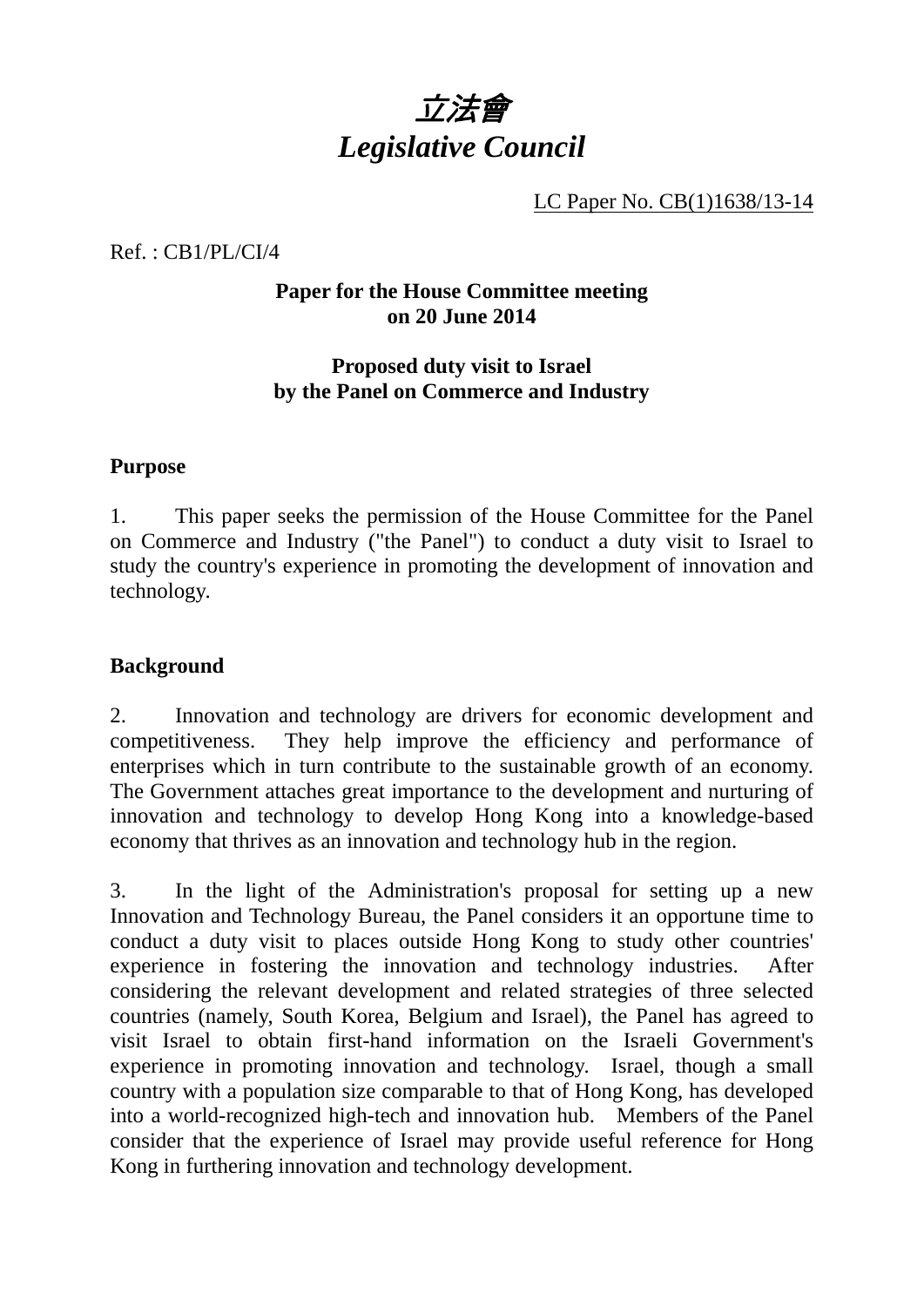# **Proposed duty visit by the Panel**

## Objectives of the proposed visit

- 4. The objectives of the proposed duty visit are
	- (a) to study the experience of the Israeli Government and to obtain first-hand information on the relevant policies, initiatives and legislations to promote industrial research and development and facilitate the growth of innovation and technology industries; and
	- (b) to meet and exchange views with the relevant Israeli Government authorities involved in the formulation, implementation and monitoring of policies on innovation and technology as well as representatives of technology transfer companies affiliated with leading universities and research institutions, venture capital companies, multinational corporations, technology companies, industry association and technological incubators, etc.

## Visit programme

5. The visit is tentatively scheduled for 3 to 8 August 2014, subject to confirmation with the receiving organizations. The tentative visit programme is in **Appendix I**. The detailed programme is being drawn up with the assistance of the Consul General of Israel in Hong Kong Special Administrative Region (SAR) and Macau SAR.

## Participants of the visit

6. A circular has been issued to invite Panel members and other non-Panel Members to indicate interest in joining the visit. As at 17 June 2014, a total of 10 Members (including one non-Panel Member) have indicated interest in taking part in the visit.

7. In response to the Panel's invitation, the Innovation and Technology Commission has nominated two officials to join the visit to facilitate members' understanding of the applicability of Israeli Government's experience in Hong Kong and to advise the delegation on issues relating to the development of innovation and technology industries as and when necessary. The expenses incurred by the two officials for the visit will be borne by the Government.

8. A list of the participants of the visit is in **Appendix II**.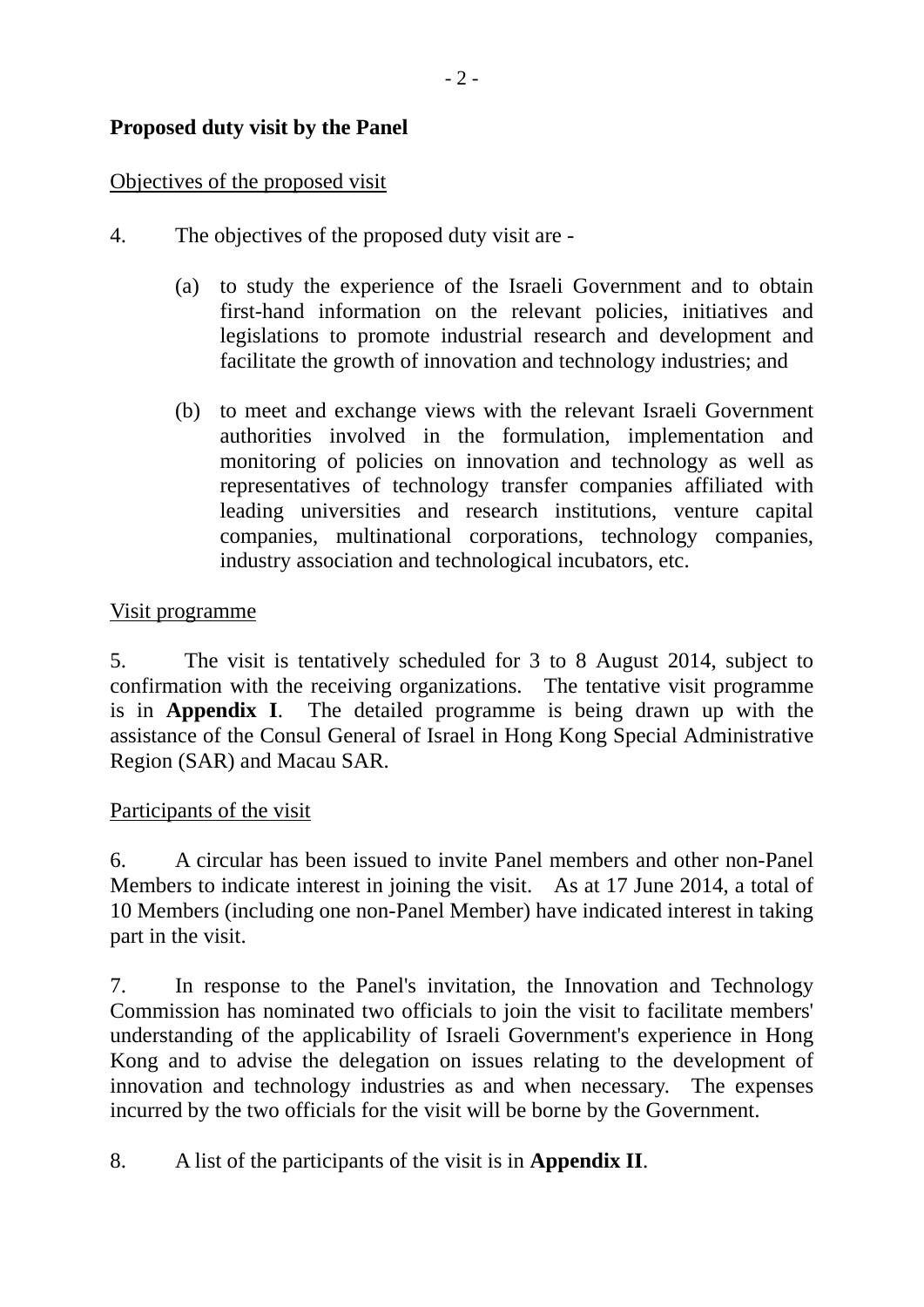Funding arrangements

9. As approved by The Legislative Council Commission, each Member is provided with an overseas duty visit account ("ODV") of \$55,000 for the purpose of duty visits outside Hong Kong organized by committees of the Council. The fund in the account is for use by the Member in a four-year term. Any expenditure incurred in one term in excess of the approved allocation has to be paid by the Member personally. If by the end of a term there are unused balances in Members' ODV accounts, the funds available will be used to pay those Members who have expended more than their allocation, in proportion to their excess qualifying expenditure. Members who have not served out their terms will not be entitled to such reimbursements.

10. A preliminary estimate of the expenditure (including airfare, hotel accommodation, meals, in-town travelling and sundry expenses) to be incurred by each participating Member for the proposed duty visit is about \$29,500 (for economy class air passage), or about \$58,000 (for business class air passage). A breakdown of the estimated expenditure is in **Appendix III**. The actual expenditure will vary subject to the final visit programme, and the airfare and hotel room rates at the time of confirmation of booking.

# **Advice sought**

11. Rule 22(v) of the House Rules provides that should any Panel consider it necessary to undertake any activities outside Hong Kong under the name of the Panel of the Council, the prior permission of the House Committee shall be sought.

12. The House Committee's permission is sought for the Panel to conduct the overseas duty visit as proposed.

Council Business Division 1 Legislative Council Secretariat 19 June 2014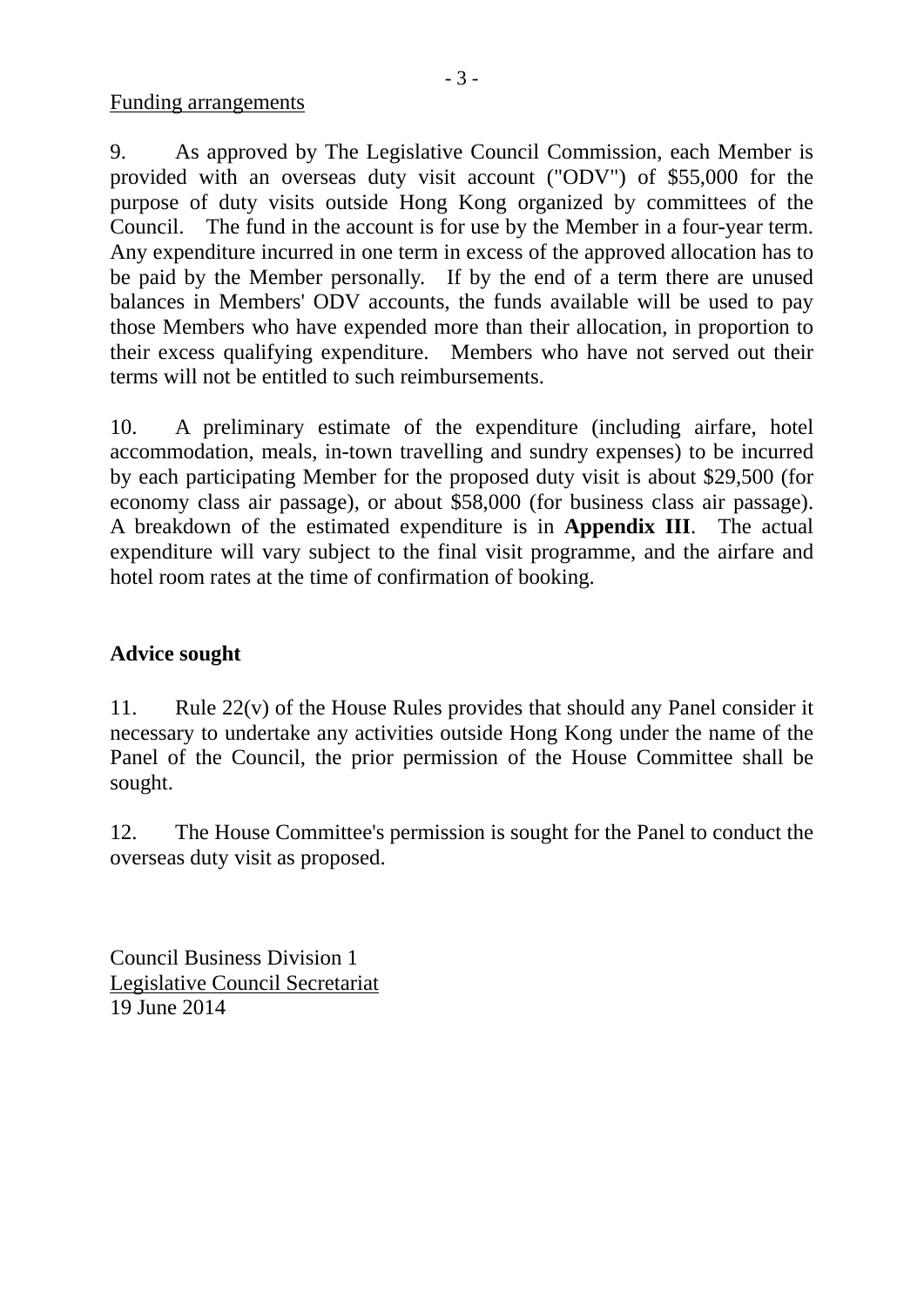# **Panel on Commerce and Industry**

## **Duty visit to Israel**

# **Proposed timing** 3 August (Sunday) to 8 August (Friday) 2014 **#Tentative programme**

| <b>Date</b>                                          | Programme                                                                                                                                                                                                                                                                                                                                                                                                                                                                                                                                                                                                                                                                                                                                                                                                                                                                                                                                                         |  |  |  |
|------------------------------------------------------|-------------------------------------------------------------------------------------------------------------------------------------------------------------------------------------------------------------------------------------------------------------------------------------------------------------------------------------------------------------------------------------------------------------------------------------------------------------------------------------------------------------------------------------------------------------------------------------------------------------------------------------------------------------------------------------------------------------------------------------------------------------------------------------------------------------------------------------------------------------------------------------------------------------------------------------------------------------------|--|--|--|
| 3 August                                             | Departure Hong Kong<br>16:30                                                                                                                                                                                                                                                                                                                                                                                                                                                                                                                                                                                                                                                                                                                                                                                                                                                                                                                                      |  |  |  |
| (Sunday)                                             | Arrival Tel Aviv*<br>23:20                                                                                                                                                                                                                                                                                                                                                                                                                                                                                                                                                                                                                                                                                                                                                                                                                                                                                                                                        |  |  |  |
| 4 August<br>(Monday)<br>to<br>7 August<br>(Thursday) | <b>Israeli Parliament (Knesset)</b><br>Visit to Knesset and meeting with members of the relevant<br>committees.<br>Government authorities<br>Meeting with senior officials of Ministry of Economy, Chief Scientist<br>of Office of the Chief Scientist, Ministry of Science, Technology and<br>Space, Chief Information Officer and Ministry of Foreign Affairs.<br>Academic sector/research institutions<br>Visits to and meeting with representatives of technology transfer<br>companies affiliated with leading universities and research<br>institutions, such as Weizmann Institute of Science, Yael Hanein Lab<br>of Tel Aviv University and Technion-Israel Institute of Technology,<br>etc.<br>Private sector<br>Visits to and meeting with representatives of venture capital<br>companies, multinational corporations, technology companies<br>specialized in green technology or life science, industry association,<br>and technological incubators. |  |  |  |
| 7 August                                             | Departure Tel Aviv<br>21:45                                                                                                                                                                                                                                                                                                                                                                                                                                                                                                                                                                                                                                                                                                                                                                                                                                                                                                                                       |  |  |  |
| (Thursday)                                           |                                                                                                                                                                                                                                                                                                                                                                                                                                                                                                                                                                                                                                                                                                                                                                                                                                                                                                                                                                   |  |  |  |
| 8 August<br>(Friday)                                 | Arrival Hong Kong*<br>13:25                                                                                                                                                                                                                                                                                                                                                                                                                                                                                                                                                                                                                                                                                                                                                                                                                                                                                                                                       |  |  |  |

# The detailed visit programme is being drawn up with the assistance of the Consul General of Israel in Hong Kong Special Administrative Region (SAR) and Macau SAR, subject to confirmation with the receiving organizations.

<sup>\*</sup> Time difference: Hong Kong is 5 hours ahead of Israel EL AL Israel Airlines: Daily direct flight (around 12 hours) between Hong Kong and Israel except Friday (public holiday/rest day)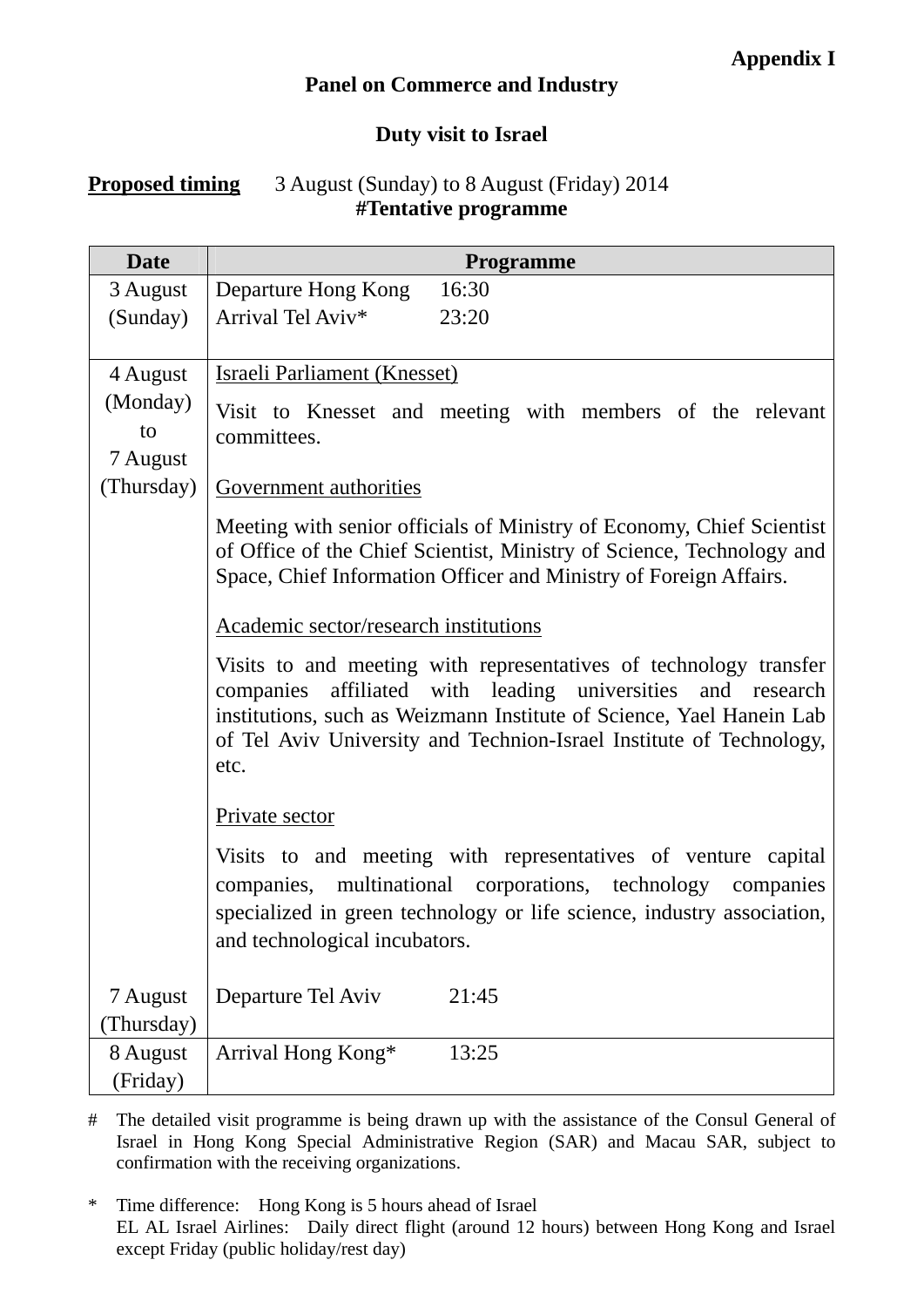# **Panel on Commerce and Industry**

## **Proposed duty visit to Israel**

**List of participants (as at 17 June 2014)** 

#### Panel Members

Hon Emily LAU Wai-hing, JP Hon Jeffrey LAM Kin-fung, GBS, JP Hon Andrew LEUNG Kwan-yuen, GBS, JP Hon MA Fung-kwok, SBS, JP Hon Charles Peter MOK Hon Dennis KWOK Hon SIN Chung-kai, SBS, JP Ir Dr Hon LO Wai-kwok, BBS, MH, JP Hon CHUNG Kwok-pan

Non-Panel Member

Dr Hon Elizabeth QUAT, JP

#### Representatives from the Innovation and Technology Commission

Mr Frank TSANG Assistant Commissioner for Innovation & Technology(Funding Schemes)

Mr Rayson CHAN Senior Manager (Innovation and Technology Fund)5

Council Business Division 1 Legislative Council Secretariat 19 June 2014